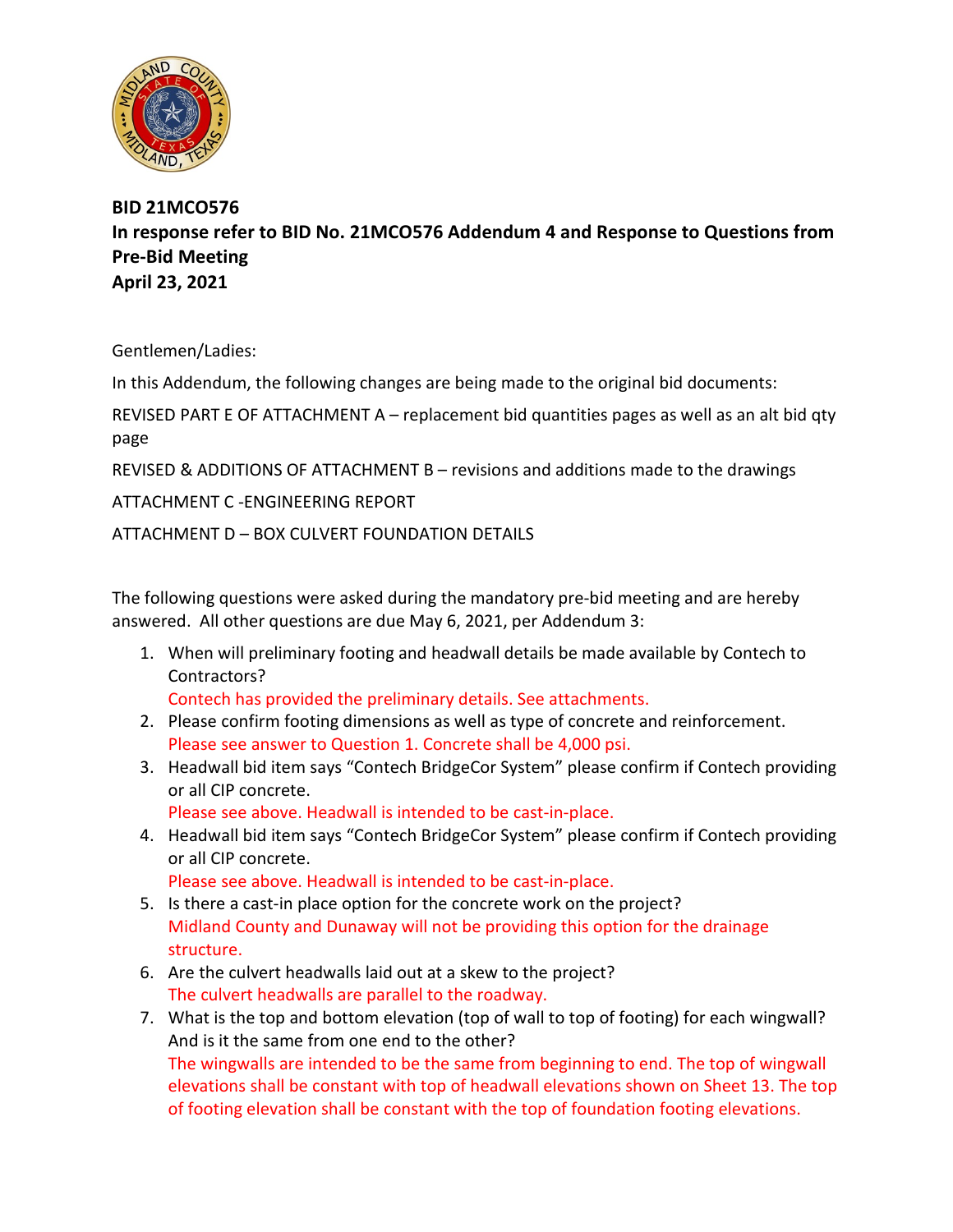8. Are there any expansion joints or construction joints in the wingwalls? And if so at what interval.

Contractor to follow TxDOT detail for concrete parallel wingwalls, as shown on Sheet 9.

- 9. Clarify backfill type granular material, flowable fill in notes. Please see answer from Question 13.
- 10. Bore 13 shows a PI of 12. This is outside the design specification. If this occurs at the location how will that be handled? Please see answer from Question 13.
- 11. Evaluate use of construction fill versus engineering fill for bringing footing ground back to grade.

Please see answer from Question 13.

- 12. Where the provided geotechnical report requirements are less than the required Contech design requirements, which set should be used/rules? The Contech design requirements shall be followed from headwall to headwall, across the structure. The Geotechnical Report shall be followed in all other instances. Unless stated otherwise herein.
- 13. From the Pre-Bid and RFI Questions received, our understanding is that contractors are trying to determine:
	- a. what is over excavated and backfilled,
		- The foundation footers shall be over excavated and backfilled in accordance with Section 7 of the Geotechnical Report. The headwall is placed on top of the foundation footers, therefore, over excavation is not required. Wingwall footers shall follow the Section 8 of the Geotechnical Report.
	- b. what is backfill (granular) vs. flowable fill, The BridgeCor Structure is intended to use flowable fill from top of foundation footers up to a minimum of 8 foot. Flowable fill shall be placed symmetrically on each side of the arches in even lifts. The total flowable fill envelope is from headwall to headwall and 8 feet beyond the outside arches.
	- c. use of on-site material backfill vs. engineered structural backfill, and Engineered structural backfill (Flexible base material) shall be used between headwalls and wingwalls and above the BridgeCor and flowable fill. Use of onsite material for backfill shall be allowed outside of the bridge structure and against the wingwalls for grading outside of the roadway.
	- d. the backfill between the drainage structure and the bottom of the pavement structure.

The backfill from the drainage structure and flowable fill to the bottom of the concrete pavement shall be flexible base material.

14. T66 bridge rail is shown on top of the wingwalls. T223 bridge rail could be installed for 1/3 the cost of T66.

The safety barrier system is intended to be a separate entity from the headwalls and wingwalls of the BridgeCor system. Due to limited depth, a standard metal beam guard fence cannot be used. The proposed safety barrier system shall be attached to the concrete pavement to provide adequate structural support. An alternate bid tab is provided for contractors to provide pricing for the T223.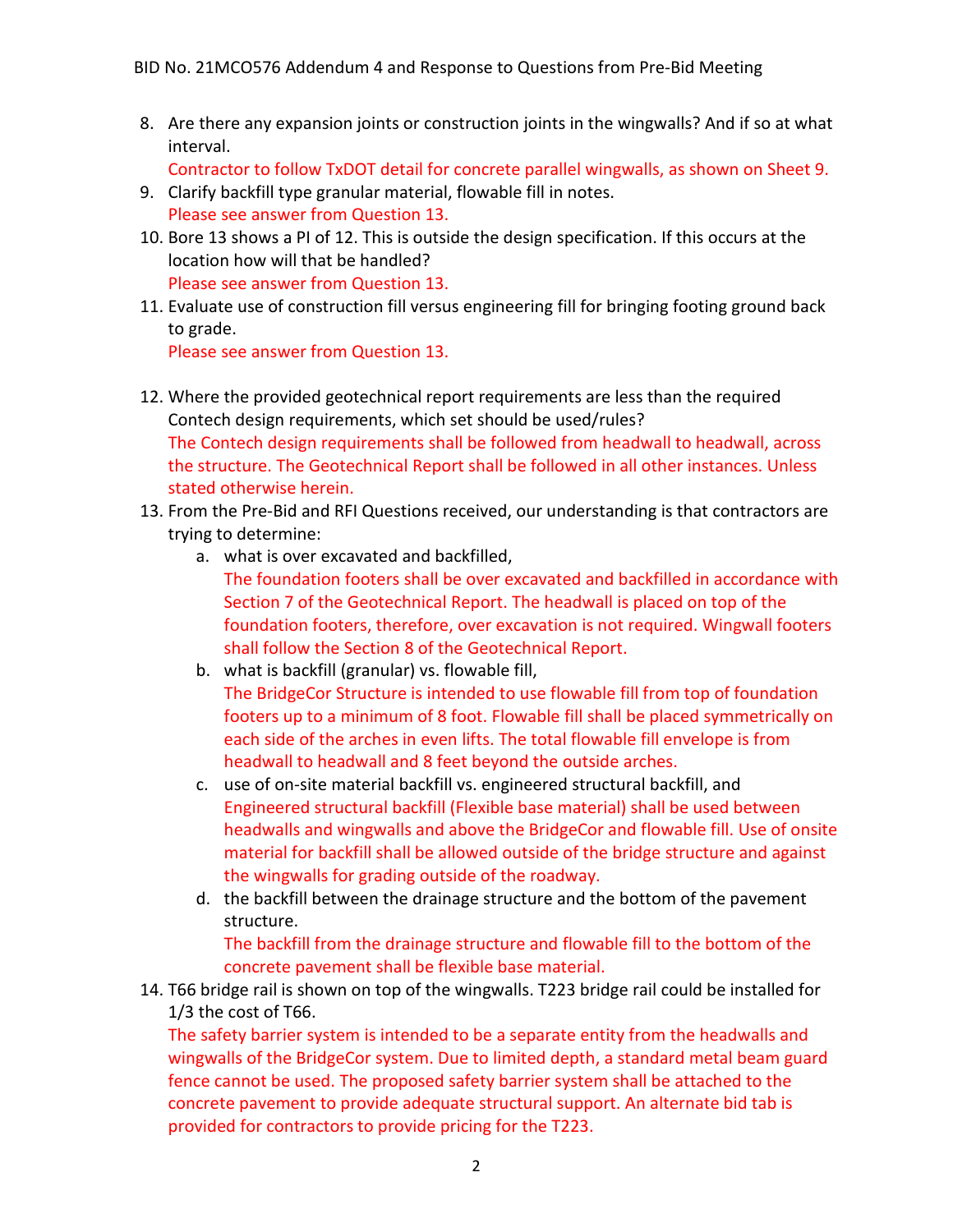- 15. The plans show the concrete pavement being 32' wide between the wingwall leaving a dirt gap between the two. Shouldn't the concrete pavement extend to the wingwall? The space referenced shall be a concrete mow strip, as shown in the detail on Sheet 9.
- 16. Sheet 3, 'Typical Concrete Sections', in Attachment B has ½" dowel listed with the 'Expansion Joint' detail and ¾" dowel listed with the 'Joint Detail No. 1 detail'. Which size should be used/rules? The ½" dowel described in the 'Expansion Joint' detail should be used. See the

Addendum for the corrected 'Joint Detail No. 1'.

17. Is it possible for the pavement Crown transition into Single Slope to not be done in concrete?

See revised sheets. The transitions have been relocated to occur within the asphalt sections.

18. The location where barbed wire is shown to be installed on the plans in 'Attachment B' has newly installed barbed wire. How does this change the Bid Item Quantities for barbed wire?

The new quantity of barbed wire for installation is zero.

- 19. What is the Engineer's Estimate for this project? This information will not be made public by Midland County.
- 20. What is the time allowed for this project? The Contract states that each bid should include the duration in Calendar Days to complete the work from NTP. The Contract also reads:

*5.2 Time Is of The Essence: Time is of the essence of each and every portion of this contract and of the specifications wherein a definite and certain length of time is fixed for the performance of any act whatsoever; and where under the contract an additional time is allowed for the completion of any work, the new time limit fixed by such extension shall be of the essence of this contract.* 

*5.3 Late Completion: It is hereby understood and mutually agreed, by and between Company and the County, that the date of beginning and the time for completion as specified in the contract of the work to be done hereunder are essential conditions of this contract; and it is further mutually understood and agreed that the work embraced in this contract shall be commenced on a date to be specified in the Notice to Proceed. Company agrees that said work shall be prosecuted regularly, diligently, and uninterruptedly at such rate of progress as will insure full completion thereof within the time specified. It is expressly understood and agreed, by and between Company and the County, that the time for the completion of the work described herein is a reasonable time for the completion of the same, taking into consideration the average climatic range and usual industrial conditions prevailing in this locality.*

*This project in particular has the additional variable of significant material fabrication and delivery durations that may not be fully determined at bid time. A duration of 150 Calendar Days from NTP should be utilized by all bidders as an assumption of receipt of materials from the materials provider. Additional time from that point in time should be*